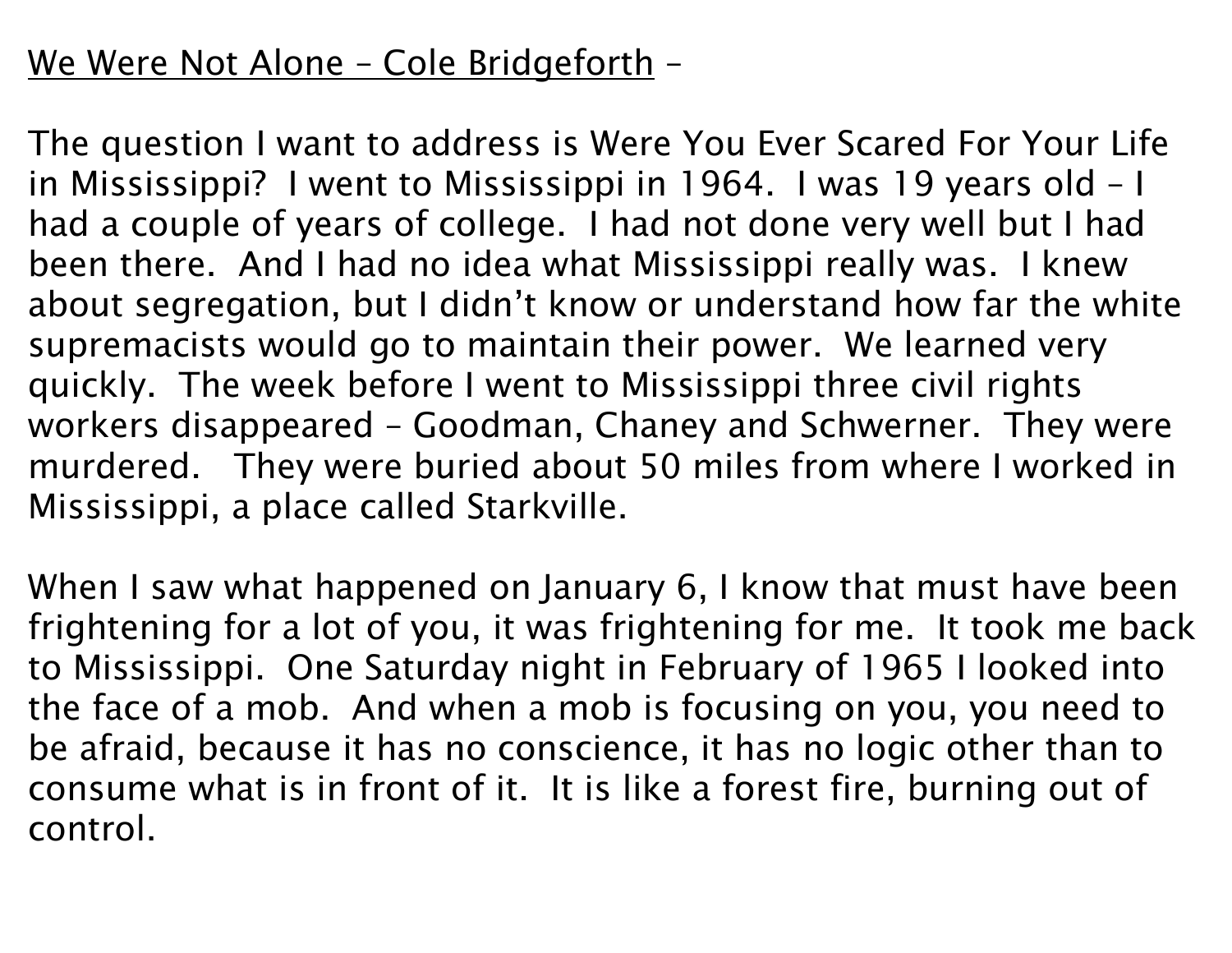So Mary Anderson and I, she was a young lady from Los Angeles who had just come down south to work on a project, and we went to a movie theater. The movie theater, the one movie theater in town was segregated of course. Black people sat up on the top and the white people sat down on the bottom. Well we sat down on the bottom. We kinda thought that it would be all right because the high school and middle school kids had been to that same theater that previous Wednesday and they had sat down on the bottom and there was no repercussions. But this was not a Wednesday. We were there on a Saturday night. And all the farm boys that come into town and all the college boys that come off the campus. And when we came out of that theater there was a mob as far as the eye could see in both directions on that street. And they were yelling and screaming and threatening. But we were cool you know, we had to be cool you know. Because I truly believe that you cannot let the mob see fear in your eyes. There was no place to run to. There was no place to hide. We had to find a way to get home and that was about a mile away walking.

Three things that are important to know in how we got home that night. There was a sheriff, Harpo was his name, who decided to do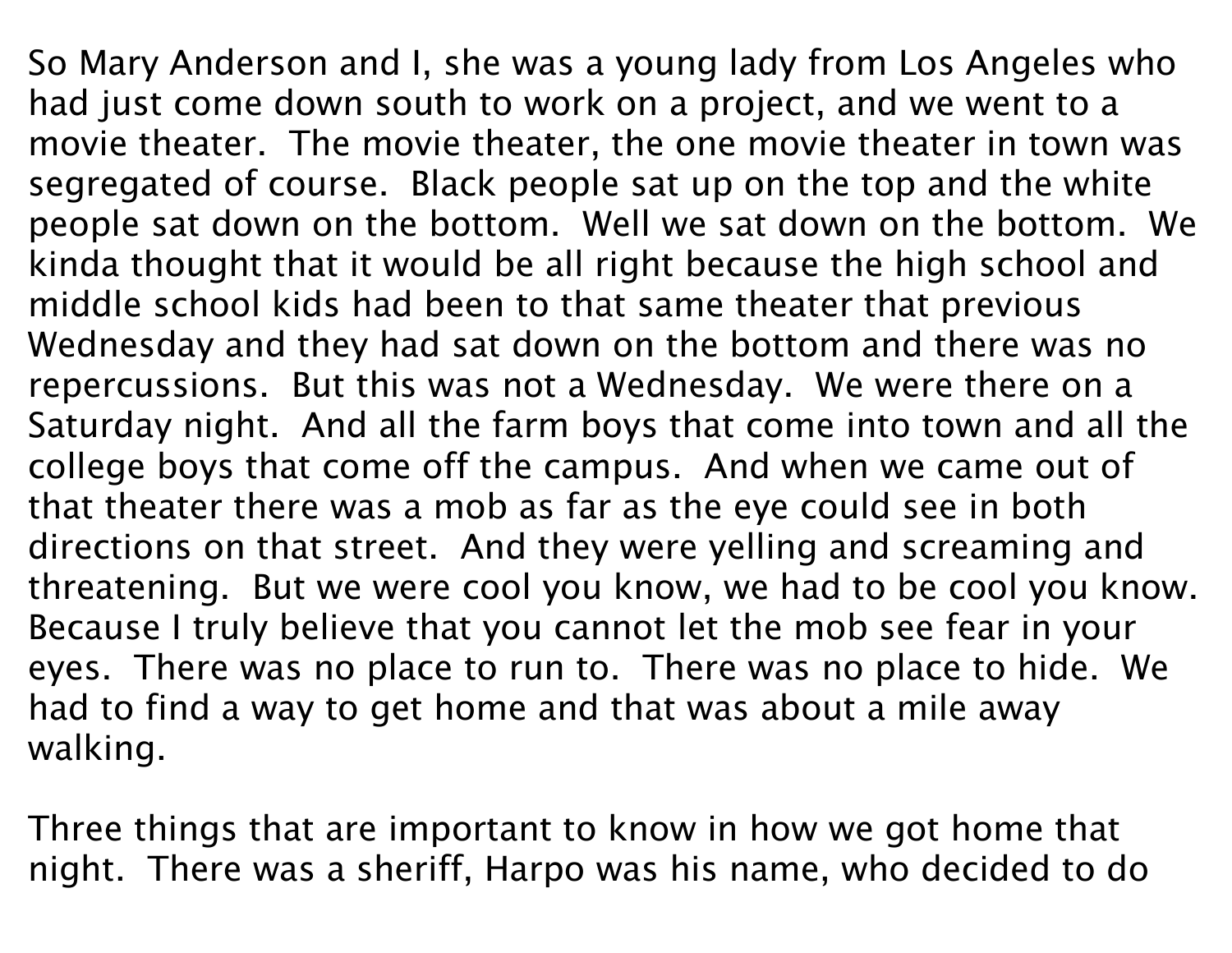his job. Now why he decided to do his job, why he didn't let us just get pummeled, and maybe killed, I think that he had some pride in what he was doing and he wasn't going to have that in his town. So he got his car wedged between us and the mob. So as Mary and I walked down the sidewalk he rode besides us. And he's going on a bull-horn from his car yelling at the mob "Stay back, stay back". And some of them he knew by name so he'd call them by name and all of that stuff and keep them in check since all it'd take is one spark. And the mob, it'll consume you.

We got out of town maybe about six blocks down on the highway, highway 82 that separated the Black community from the rest of town. And we're walking down into the highway and he's beside us in his car and cars and trucks are going back and forth on the highway and folks are yelling, and you know. Yeah, we were scared. But another thing happened. We could see about a half-mile away, maybe closer, there was a cut-off that went down into the bottoms, as they call it. Bottoms is where the Black people lived. And up out of the Bottoms comes a group of about 15 young Black men. And they're carrying bricks and clubs and whatever else they had picked up. And they were coming